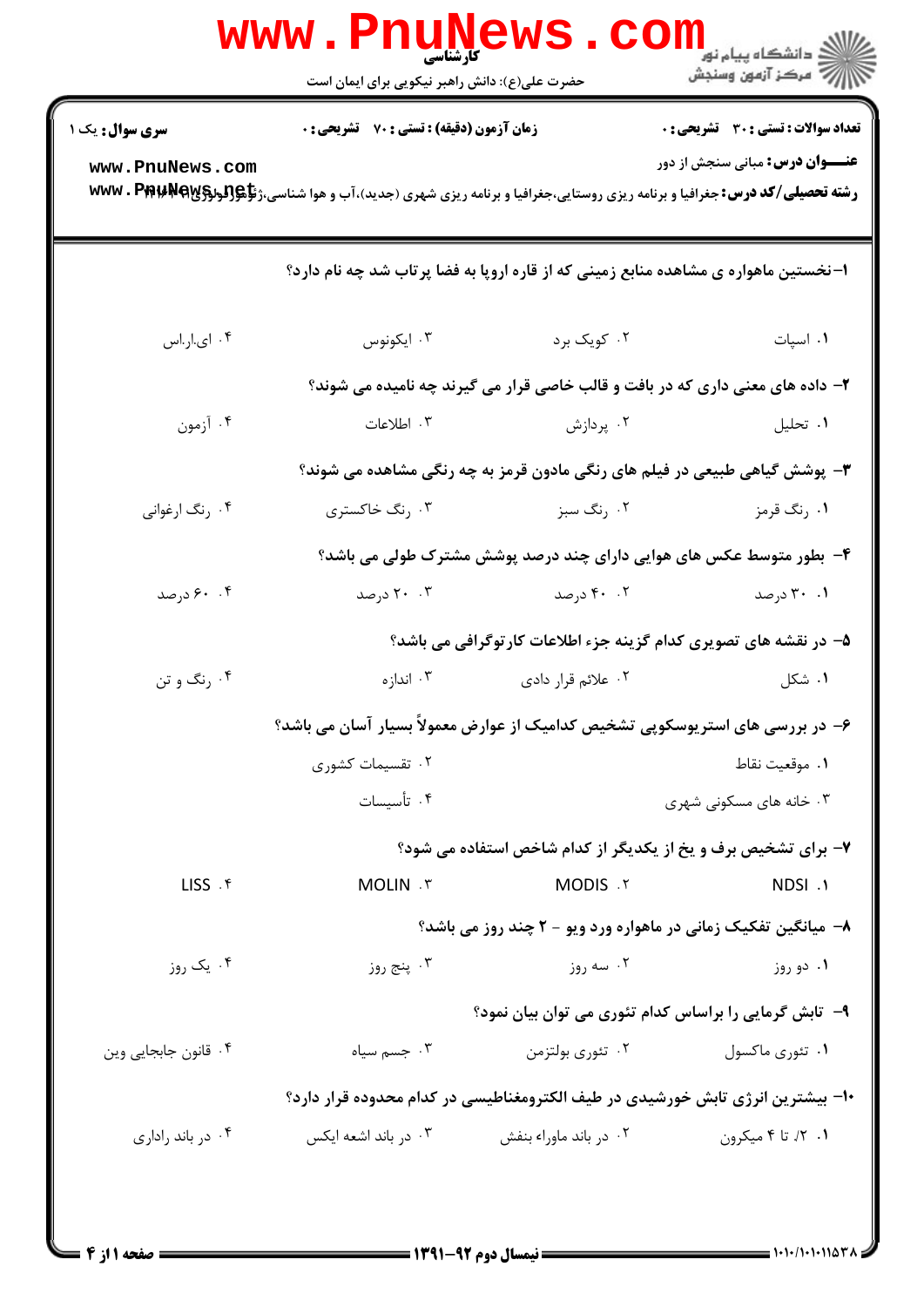|                                                                                                                        | <b>www.Pnul</b><br><b>کارشناسی</b><br>حضرت علی(ع): دانش راهبر نیکویی برای ایمان است | <b>LEWS</b><br>COI                   | ر دانشڪاه پيام نور <mark>−</mark><br>ا∛ مرکز آزمون وسنڊش                                                                                                                               |  |  |
|------------------------------------------------------------------------------------------------------------------------|-------------------------------------------------------------------------------------|--------------------------------------|----------------------------------------------------------------------------------------------------------------------------------------------------------------------------------------|--|--|
| <b>سری سوال : ۱ یک</b>                                                                                                 | <b>زمان آزمون (دقیقه) : تستی : 70 قشریحی : 0</b>                                    |                                      | تعداد سوالات : تستى : 30 قشريحى : 0                                                                                                                                                    |  |  |
| www.PnuNews.com                                                                                                        |                                                                                     |                                      | <b>عنـــوان درس:</b> مبانی سنجش از دور<br><b>رشته تحصیلی/کد درس:</b> جغرافیا و برنامه ریزی روستایی،جغرافیا و برنامه ریزی شهری (جدید)،آب و هوا شناسی،ژ <b>تإهِ(للولوگWwv . Ppp)\$</b> T |  |  |
|                                                                                                                        |                                                                                     |                                      | 11- تشخیص و مسافت یابی رادیویی توسط کدامیک از امواج زیر انجام می گیرد؟                                                                                                                 |  |  |
| ۰۴ امواج راداری                                                                                                        | ۰۳ امواج مرئی                                                                       | ۰۲ امواج مادون قرمز                  | ۰۱ امواج کهموچ                                                                                                                                                                         |  |  |
|                                                                                                                        |                                                                                     |                                      | <b>۱۲</b> - کدامیک از پخش های زیرباعث تیرگی هوا می گردد؟                                                                                                                               |  |  |
| ۰۴ پخش ريلاي                                                                                                           | ۰۳ پخش مای                                                                          | ۰۲ پخش غیر انتخابی                   | ٠١. پخش اتمسفري                                                                                                                                                                        |  |  |
| ۱۳- در کدامیک از انعکاس ها سطح جسم نسبت به انرژی تابشی صاف به نظر می رسد؟                                              |                                                                                     |                                      |                                                                                                                                                                                        |  |  |
| ۰۴ انعکاس نوری                                                                                                         | ۰۳ انعکاس مرئی                                                                      | ٢. انعكاس أئينه اي                   | ۰۱ انعکاس پخشی                                                                                                                                                                         |  |  |
|                                                                                                                        |                                                                                     |                                      | ۱۴– انعکاس خاک ها در کدام حالت بیشتر از حالت مرطوب می باشد؟                                                                                                                            |  |  |
| ۰۴ بارانی                                                                                                              | ۰۳ خشک                                                                              | ۰۲ سرد                               | ۱. گرم                                                                                                                                                                                 |  |  |
|                                                                                                                        |                                                                                     |                                      | 1۵– در بالن های کم ارتفاع برای صعود از چه نوع هوایی استفاده می شود؟                                                                                                                    |  |  |
| ۰۴ هوای گرم                                                                                                            | ۰۳ هوای مرطوب                                                                       | ۰۲ انرژی باد                         | ۰۱ گاز هلیم                                                                                                                                                                            |  |  |
| ۱۶– در انعکاس طیفی گیاهان سبز کدامیک از نواحی زیر مترداف با محدوده ی طیف مادون قرمز میانی می باشد؟                     |                                                                                     |                                      |                                                                                                                                                                                        |  |  |
| ۰۲ ناحیه ی جذب به وسیله ی آب                                                                                           |                                                                                     | ٠١ ناحيه ي جذب به وسيله ي ذرات رنگي  |                                                                                                                                                                                        |  |  |
| ۰۴ ناحیه ی جذب به وسیله ی پنجره های اتمسفری                                                                            |                                                                                     | ۰۳ ناحیه ی بدون جذب یا روزنه های جوی |                                                                                                                                                                                        |  |  |
|                                                                                                                        |                                                                                     |                                      | ۱۷– زاویه تابش خورشید در کدامیک از ماهواره ها نسبت به منطقه تحت پوشش همیشه ثابت می باشد؟                                                                                               |  |  |
| ۰۲ ماهواره های زمین آهنگ                                                                                               |                                                                                     | ۰۱ ماهواره های خورشید آهنگ           |                                                                                                                                                                                        |  |  |
| ۰۴ ماهواره های مساحی زمین                                                                                              |                                                                                     | ۰۳ ماهواره های مدار قطبی             |                                                                                                                                                                                        |  |  |
| ۱۸- کدام ماهواره تصاویر سیاه و سفید و رنگی را به طور همزمان هم به صورت نواری و هم به صورت منطقه ای جمع آوری می<br>كند؟ |                                                                                     |                                      |                                                                                                                                                                                        |  |  |
| ۰۴ ماهواره WRS                                                                                                         | ۰۳ ماهواره اسپات                                                                    | ۰۲ ماهواره ارتس                      | ۰۱ ماهواره کويک برد                                                                                                                                                                    |  |  |
|                                                                                                                        |                                                                                     |                                      | ۱۹- قدرت تفکیک تصاویر در ماهواره آیکونوس چند سانتیمتر می باشد؟                                                                                                                         |  |  |
| ۰۴ ۱۵ سانتی متر                                                                                                        | ۰۳ سانتیمتر                                                                         | ۰۲ ۶۱ سانتیمتر                       | ۰۱ ۹۶ سانتیمتر                                                                                                                                                                         |  |  |
| ۲۰- ماهواره اسپات متعلق به کدامیک از کشورهای زیر می باشد؟                                                              |                                                                                     |                                      |                                                                                                                                                                                        |  |  |
| ۰۴ روسیه                                                                                                               | ۰۳ آمریکا                                                                           | ۰۲ ژاپن                              | ۰۱ فرانسه                                                                                                                                                                              |  |  |
|                                                                                                                        |                                                                                     |                                      |                                                                                                                                                                                        |  |  |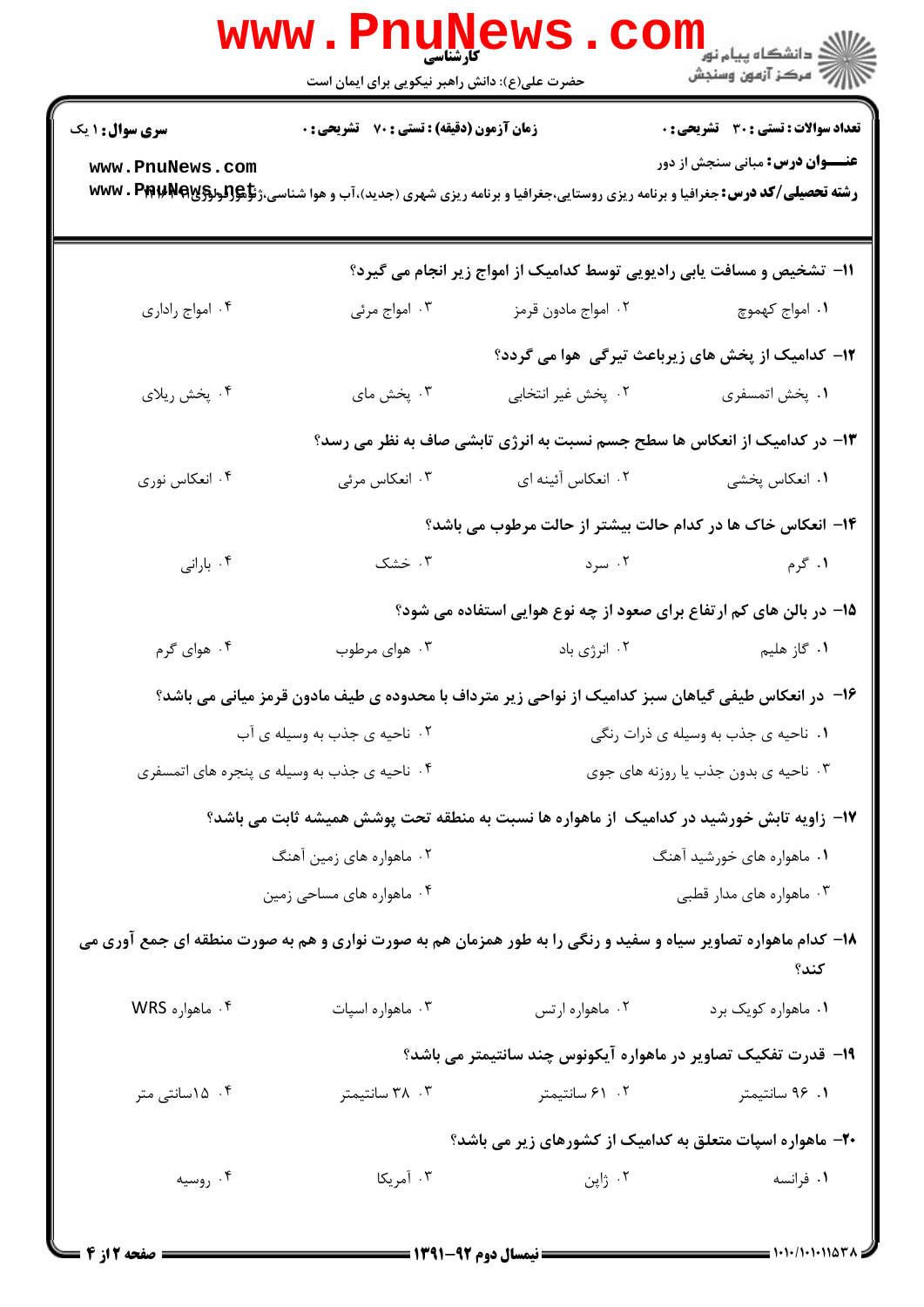|                                                                                                                                         | <b>WWW.FNUNEWS.</b><br>کارشناسی<br>حضرت علی(ع): دانش راهبر نیکویی برای ایمان است                                    |                          | COM<br>≦ دانشگاه پيام نو <mark>ر</mark><br>سن آزمون وسنجش                                                                                                                               |  |  |
|-----------------------------------------------------------------------------------------------------------------------------------------|---------------------------------------------------------------------------------------------------------------------|--------------------------|-----------------------------------------------------------------------------------------------------------------------------------------------------------------------------------------|--|--|
| <b>سری سوال :</b> ۱ یک                                                                                                                  | <b>زمان آزمون (دقیقه) : تستی : 70 ٪ تشریحی : 0</b>                                                                  |                          | تعداد سوالات : تستي : 30 ٪ تشريحي : 0                                                                                                                                                   |  |  |
| www.PnuNews.com                                                                                                                         |                                                                                                                     |                          | <b>عنـــوان درس:</b> مبانی سنجش از دور<br><b>رشته تحصیلی/کد درس:</b> جغرافیا و برنامه ریزی روستایی،جغرافیا و برنامه ریزی شهری (جدید)،آب و هوا شناسی،ژ <b>تإچو(لودRAR ، PAB) WWV</b> . P |  |  |
|                                                                                                                                         | <b>۲۱</b> - در سنجنده اسکن کننده چند طیفی ماهواره های سری آیکونوس میدان دید لحظه ای برابر با چند متر در روی زمین می |                          | باشد؟                                                                                                                                                                                   |  |  |
|                                                                                                                                         |                                                                                                                     |                          | 15x15.1                                                                                                                                                                                 |  |  |
| ۲۲- اندازه ی کوچکترین شیء که یک سنجنده بتواند آن را از دیگر اشیاء تمایز دهد چه نام دارد؟                                                |                                                                                                                     |                          |                                                                                                                                                                                         |  |  |
|                                                                                                                                         | ۲. قدرت تفکیک طیفی                                                                                                  |                          | ۰۱ قدرت تفکیک رادیومتریک                                                                                                                                                                |  |  |
|                                                                                                                                         | ۰۴ قدرت تفکیک زمینی یا فضایی                                                                                        |                          | ۰۳ قدرت تفکیک پرتوسنجی                                                                                                                                                                  |  |  |
|                                                                                                                                         |                                                                                                                     |                          | ۲۳- در کدام سیستم مرکز تقاطع مسیرهای عبور با ردیف ویژه مرکز اسمی نامیده می شود؟                                                                                                         |  |  |
| MSS . ۴                                                                                                                                 | UTM .۳                                                                                                              | VWW . T                  | WRS .1                                                                                                                                                                                  |  |  |
|                                                                                                                                         |                                                                                                                     |                          | <b>۲۴</b> - مهمترین عامل تفکیک پدیده ها بروی تصاویر ماهواره ای کدام گزینه می باشد؟                                                                                                      |  |  |
| ۰۴ ارتفاع                                                                                                                               |                                                                                                                     | ۲. رنگ های به سایه استان | ۰۱ شکل                                                                                                                                                                                  |  |  |
|                                                                                                                                         |                                                                                                                     |                          | ۲۵- خطاهایی که بدلیل وجود ابهام در تصویر بوجود می آیند چه نامیده می شوند؟                                                                                                               |  |  |
| ۰۴ خطای رادیومتریک                                                                                                                      | ۰۳ تغییر مقیاس                                                                                                      | ۰۲ جابجایی تصور          | <b>۱. خ</b> طای هندسی                                                                                                                                                                   |  |  |
|                                                                                                                                         |                                                                                                                     |                          | ۲۶- کدامیک از سنجنده های زیر بیشترین کاربرد را در علم سنجش از دور دارد؟                                                                                                                 |  |  |
| ۰۴ سنجنده های فعال                                                                                                                      | ۰۳ سنجنده های مصور                                                                                                  | ۰۲ سنجنده های عددی       | ۰۱ سنجنده های MSS                                                                                                                                                                       |  |  |
| ۲۷– از میان عوامل تفسیر کدامیک برای شناسائی و تشخیص خط الرأسها و خط القعر ها کمک موثری می نماید؟                                        |                                                                                                                     |                          |                                                                                                                                                                                         |  |  |
| ۰۴ اندازه                                                                                                                               | سايە $\cdot$ ۳ .                                                                                                    | ۰۲ تن یا رنگ             | ۰۱ ارتفاع                                                                                                                                                                               |  |  |
| ۲۸– در کدامیک از فرایندهای تفسیرعکس های هوایی از اصل تقارب و همگرایی برای پیش بینی وقوع رابطه ها برروی عکس<br>های هوایی استفاده می شود؟ |                                                                                                                     |                          |                                                                                                                                                                                         |  |  |
| ۰۴ قیاس                                                                                                                                 | ۰۳ شناسایی                                                                                                          | ۰۲ تحلیل                 | ۰۱ ایده آل سازی                                                                                                                                                                         |  |  |
|                                                                                                                                         |                                                                                                                     |                          | ۲۹- در جریان جنگ جهانی دوم کدام یک از فیلم های رنگی زیر توسعه پیدا کرد؟                                                                                                                 |  |  |
|                                                                                                                                         | ۰۲ فیلم رنگی مادون سبز                                                                                              |                          | ۰۱ فیلم رنگی مادون قرمز                                                                                                                                                                 |  |  |
|                                                                                                                                         | ۰۴ فیلم رنگی کاذب مادون سبز                                                                                         |                          | ۰۳ فیلم رنگی کاذب مادون قرمز                                                                                                                                                            |  |  |
| ۳۰– عکس های کدامیک از فصل ها دارای حداکثر اطلاعات از نظر رستنی ها می باشد؟                                                              |                                                                                                                     |                          |                                                                                                                                                                                         |  |  |
| ۰۴ تابستان                                                                                                                              | ۰۳ پاییز                                                                                                            | ۰۲ زمستان                | ۰۱ بهار                                                                                                                                                                                 |  |  |
|                                                                                                                                         |                                                                                                                     |                          |                                                                                                                                                                                         |  |  |